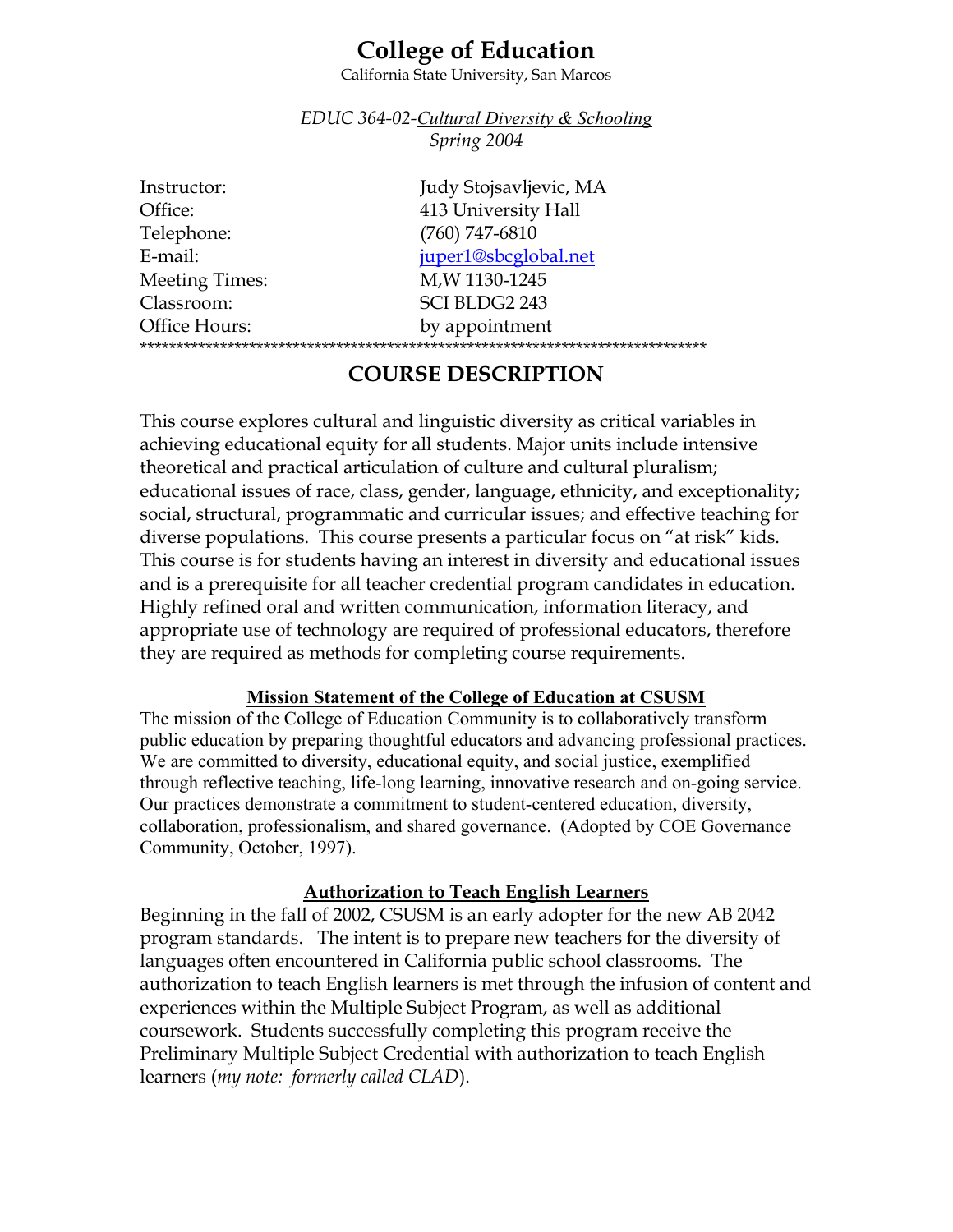### **College of Education Attendance Policy**

Due to the dynamic and interactive nature of courses in the College of Education, all students are expected to attend all classes and participate actively. At a minimum, students must attend more than 80% of class time, or s/he *may not receive a passing grade* for the course at the discretion of the instructor. Individual instructors may adopt more stringent attendance requirements. Should the student have extenuating circumstances, s/he should contact the instructor as soon as possible. (*adopted by the COE Governance Community, December, 1997*). *NOTE: This means that if you miss three (3) classes you cannot receive a passing grade for the class!*

## **COMPETENCIES**

### **Standards Alignment**

The course objectives, assignments, and assessments have been aligned with the CCTC standards for Multiple Subjects Credential. Please be sure to incorporate artifacts from this class into your final comprehensive portfolio. The following standards are addressed in this class:

Standard 3: Relationships between theory and practice

Standard 4: Pedagogical thought and reflective practice

Standard 5: Equity, Diversity, and access to the core curriculum

Standard 10: Preparation for learning to create a supportive, healthy environment for student learning

- Standard 11: Preparation to use educational ideas and research
- Standard 12: Profession perspectives toward student learning and the teaching profession

Standard 13: Preparation to teach English learners

### **Teacher Performance Expectation (TPE) Competencies**

This course is designed to help teachers seeking the Multiple Subjects Credential to develop the skills, knowledge, and attitudes necessary to assist schools and districts in implementing an effective program for all students. The successful candidate will be able to merge theory and practice in order to realize a comprehensive and extensive educational program for all students. The following TPE's are addressed in this course:

Primary Emphasis: TPE 8: Learning about students TPE 11: Social environment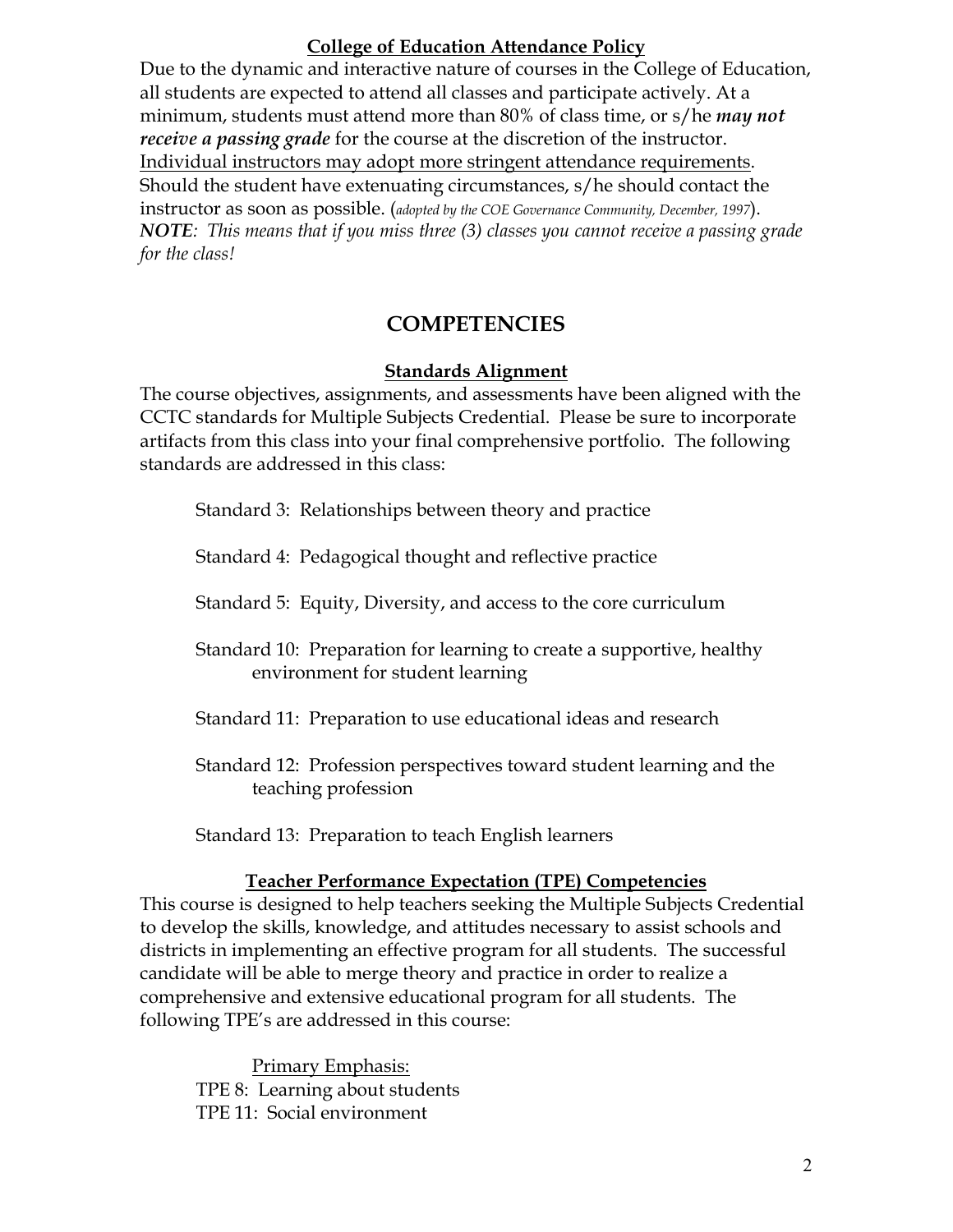TPE 12: Professional, legal, and ethical obligations

Secondary Emphasis:

TPE 4: Making content accessible

TPE 7: Teaching English learners

TPE 13: Professional growth

### **Course Objectives**

The purposes of this course are fourfold:

- Expand and nuance students' knowledge about the diversity that is a part of today's school and communities;
- Provide a safe environment for reflection on, and discussion of, the complex ways in which pluralism is a part of educational contexts;
- Provide support to all students who represent national, state, and regional diversity.
- Gain experience working with "at risk" children and/or young people.

# **GENERAL CONSIDERATIONS**

#### *NOTE: I RESERVE THE RIGHT TO CHANGE, ADD TO, OR DELETE ANY AND ALL MATERIAL FROM THE COURSE.*

### **Academic Honesty**

I expect that each student will do his/her own work, and contribute equally to group projects and processes. Plagiarism or cheating is unacceptable under any circumstance. If there are questions about academic honesty, consult the University catalog.

### **Appeals**

Every student has the right to appeal grades, or appeal for redress of grievances incurred in the context of any class. Disputes may be resolved informally with the professor, or through the formal grades appeal process. For the latter, consult Dr. E. Oliver, Associate Dean.

### **Ability**

Every student has the right to equitable educational consideration and appropriate accommodation. Students having differing ability (mobility, sight, hearing, documented learning challenges, first language/English as a second language) are requested to contact the professor at the earliest opportunity. Every effort will be made to accommodate special needs. Students are reminded of the availability of Disabled Student Services, the Writing Center, technology assistance in the computer labs, and other student support services available as part of reasonable accommodation for special needs students.

Students who require reasonable accommodations need to contact Disabled Student Services in order to make the necessary arrangements. This organization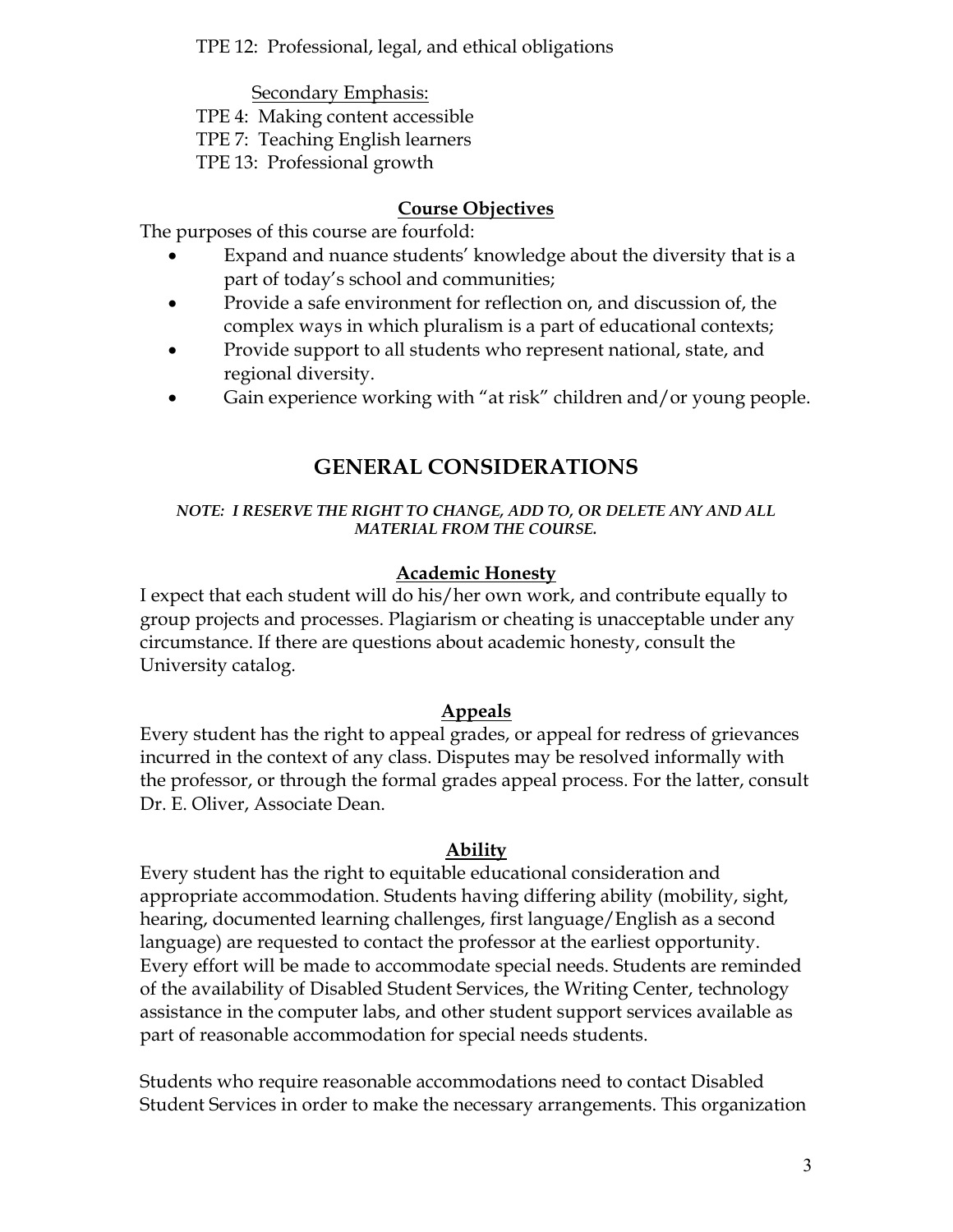is located in Craven Hall, Room 5025a, and can be reached at (760) 750-4905 or (760) 750-4909 (TDD users).

# **COURSE REQUIREMENTS**

### **Uniqueness of Class:Tutoring Foster Children**

All students enrolled in this class will participate in a unique and vital educational experience organized by CSUSMs College of Education and the Casey Family Programs. This pilot project involves (a) visiting, observing and tutoring a foster child in the local community. This experience is designed to have you gain invaluable experience with non-traditional, "*at risk*" kids. If you do not wish to tutor foster children you have the option of leaving the class and finding another section.

# *There will be no exceptions to this requirement!*

This experience will count 20-25 hours towards the required minimum 45 hours of classroom observation required by the State of California, and CSUSM, *BEFORE* you are accepted into CSUSMs Teacher Licensure Program.



### **Community Service Learning**

This class is organized as a Community Service Learning course. Community Service Learning is a planned learning opportunity that simultaneously assists the community by addressing real needs. Community service learning brings to life the subject matter of a course because students learn by participating in real life situations that relate to the learning objectives in their academic course.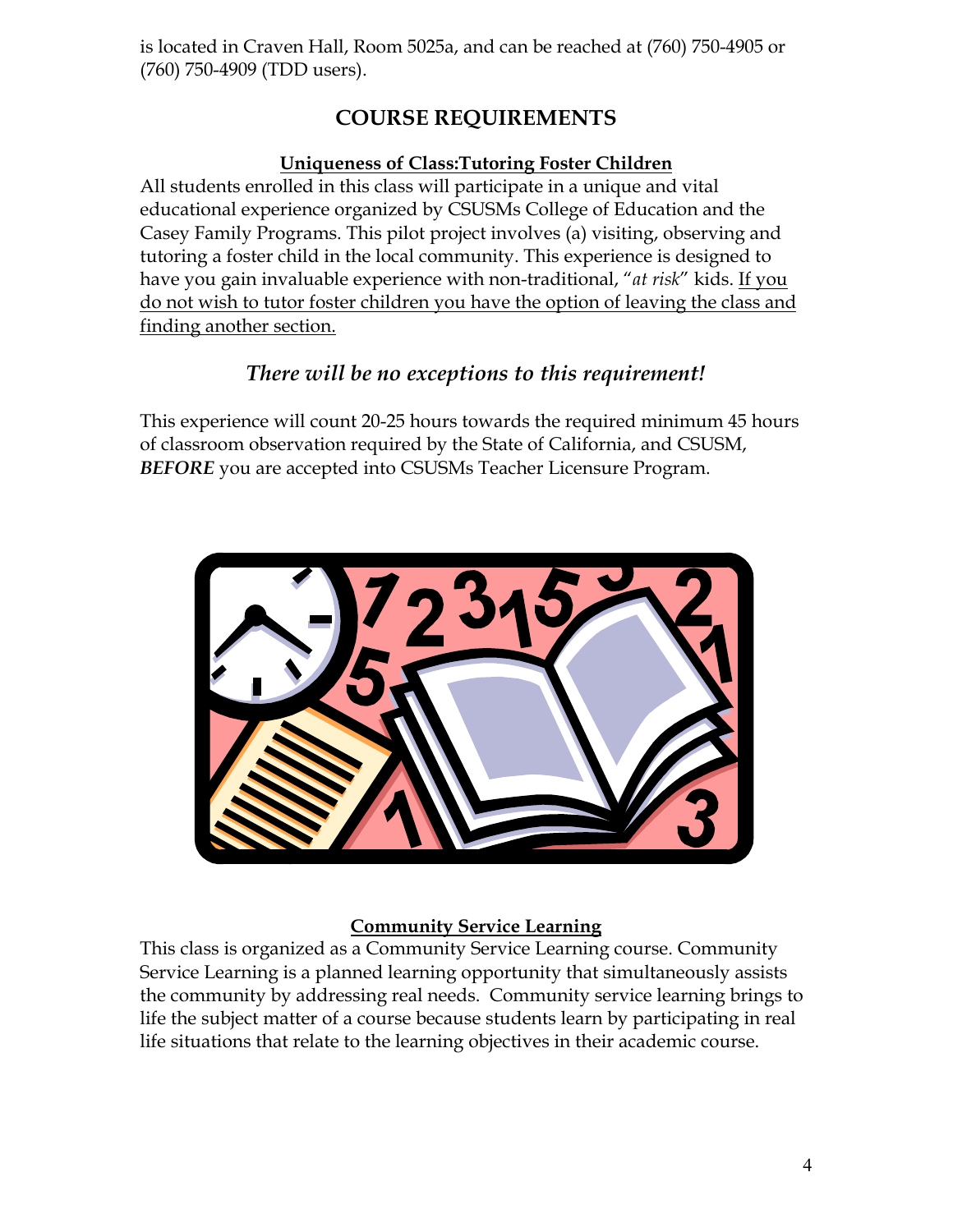# **Required Texts**



\*\*Spring, J. Deculturalization and the struggle for equality ( 2001). Third edition. New York: The McGraw Hill Companies, Inc. ISBN 0-07-232275-6.

\*\*Villaseñor, V. Rain of Gold. (1992). Delta Press. ISBN: 0385-31177-X

\*\*Banks, J. A. & C. A. McGee Banks ((2003). Multicultural education: Issues and perspectives. John Wiley & Sons. New York. ISBN: 0-47122813-3.

\*\*Pelzer, Dave (1995). A child called "It": An abused child's journey from victim to victor. Health Communications. , Inc. Deerfield Beach, FL. ISBN:1-55874-366-9.

**\*\*Readings Packet. (reading schedule as assigned).**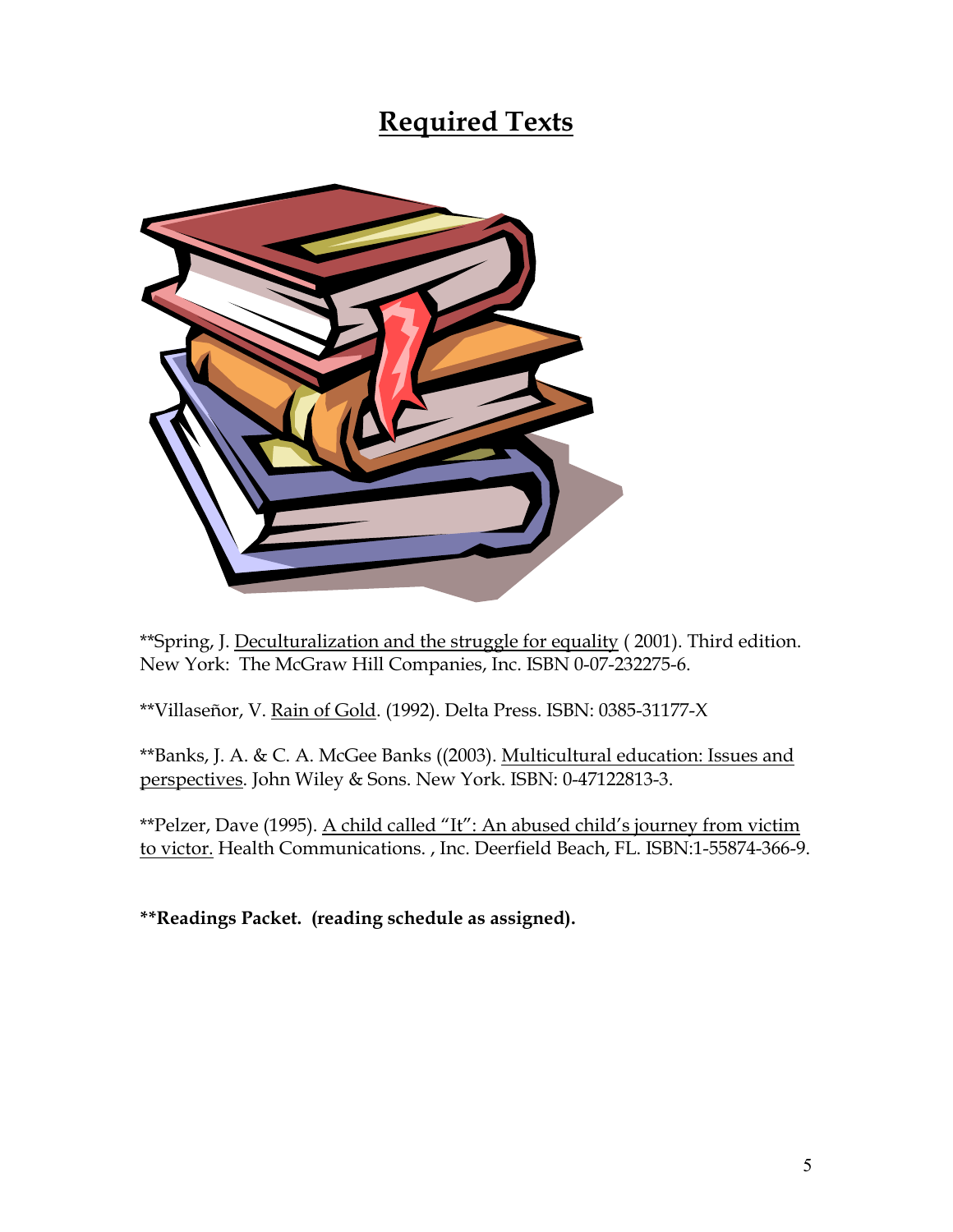# **GRADING POLICY**

All required work must be submitted on time. You will lose one complete grade for late submissions. Your reference of choice for **ALL** papers and/or written assignments is the APA (American Psychological Association) Handbook. (Refer to <www.apastyle.org/index.html> )

### **Assessment**

Your performance in class will be assessed along the following criteria. **There are 1000 points possible**:

- **1. Attendance and Class Participation (150 points)** –First is the expectation that you will attend all class sessions and participate actively in class discussions. Each meeting is worth 10 points. If you miss three classes, you will be dropped from the class.
- **2. Personal/Family Background Reflection (150 points) Assignment #1**: By researching and studying one's family background it is possible to gain an appreciation about ourselves as individuals and our many similarities and differences. In this assignment you are to write a 4-5 page narrative about your family background. This may include some or all of the following: religious affiliation, ethnicity, culture, language(s),
- **3.** country of origin, education/occupation, and any other information you think is of interest and value (related to the class). Reflect on your own experiences in terms of your cultural referents, your background, that of your family, as determined by your own circumstances and upbringing. Be prepared to discuss your assignment within a larger class dialogue (Meets TPE 8, 11, 13). DUE**:**
- **4. Discussion Board (300 points)--Ongoing:** Students are required to participate in the class Bulletin Board (asynchronous) on WebCT. Your discussions should be introspective addressing issues, experiences, ideas, discussions, readings, and current events, related to the class. A minimum of one substantial entry per week is expected. Each entry will earn you 20 points! Last posting will be **Wed. April 28th** !
- **5. Tutoring Journal -(200 points)**-**Ongoing**: You will maintain a private (secured) Tutoring Journal that you will submit electronically as a **WORD file**. This two-part journal is on-going. I will read it twice for a grade; once in the middle of the semester **(Read #1-February 25th),**  and once at the end **(Read #2 –April 29th**). Each reading is worth 100 points.
- **6. Final Paper (100 points) & Presentation (100 points)-**-**Weeks 15 & 16 & Finals Week** : The class will divide into six (6) groups. Each group will select a topic of their choosing on Multicultural Education with a focus on Foster Care and prepare a 30-minute PowerPoint presentation and discussion for the class. Presentations will be done on the last two meetings and Finals Week. A group paper must accompany the Presentation (**No plastic covers----please!)**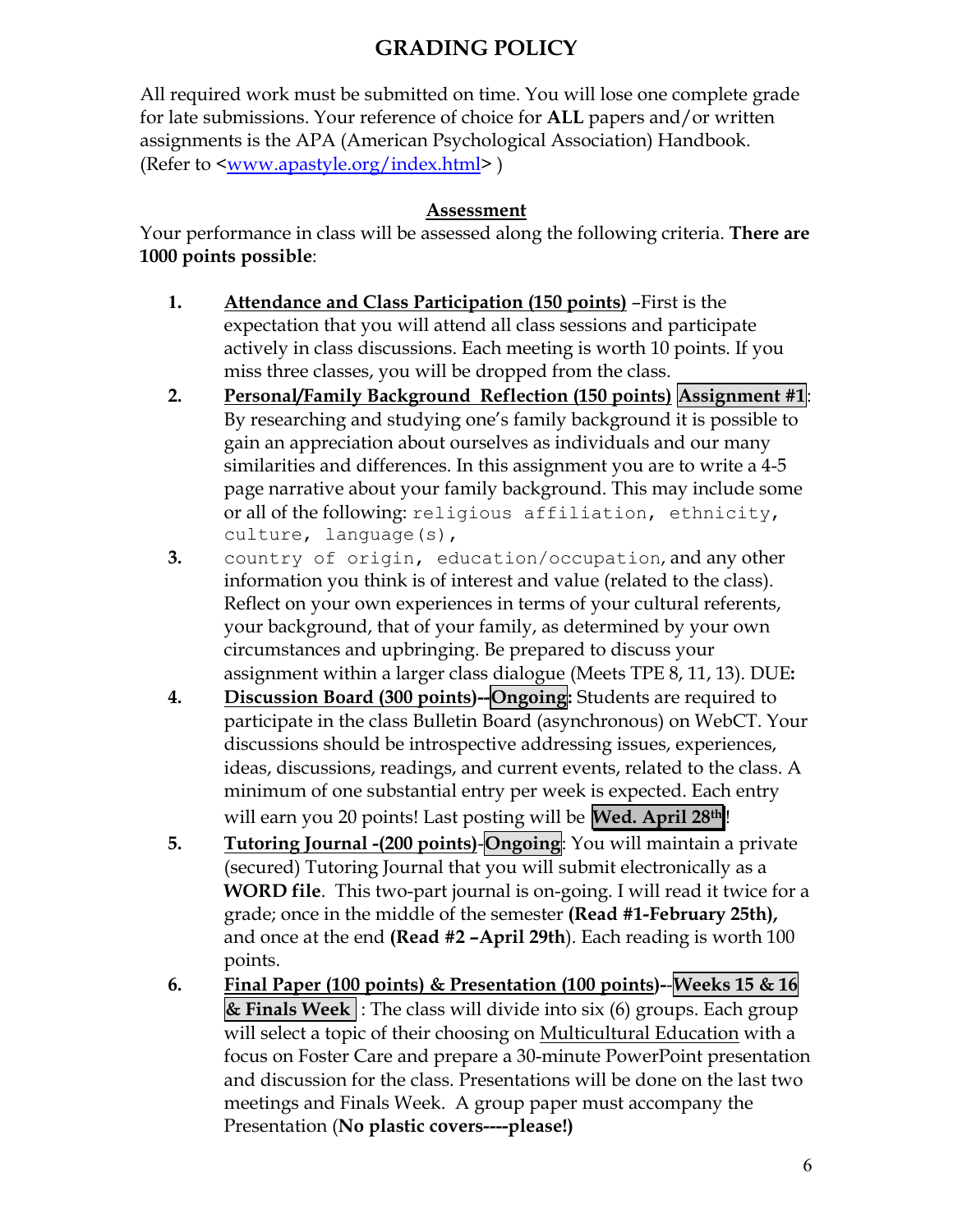

# **Schedule of Readings T R**

| Jan 21 | Introduction to the Class/Each Other/Introduction |  |
|--------|---------------------------------------------------|--|
|        | to Foster Children, Michelle                      |  |

# **2 Jan 26 Cultural Diversity:**

**Assignment: Break into Groups** 

**Readings this Week:** 

Pelzer: Chapters 1-5: **A Child Called It**. Pp.1-98.

# **3 Jan 28 & Feb 2 Childhood Transitions & the Workforce/Michelle**

### **Readings this Week:**

Pelzer: Chapters 6-Epilogue: **A Child Called It**. Pp. 99-174. Banks & Banks: Chapter 1. "*Multicultural Education: Characteristics & Goals*." Pp. 1-30.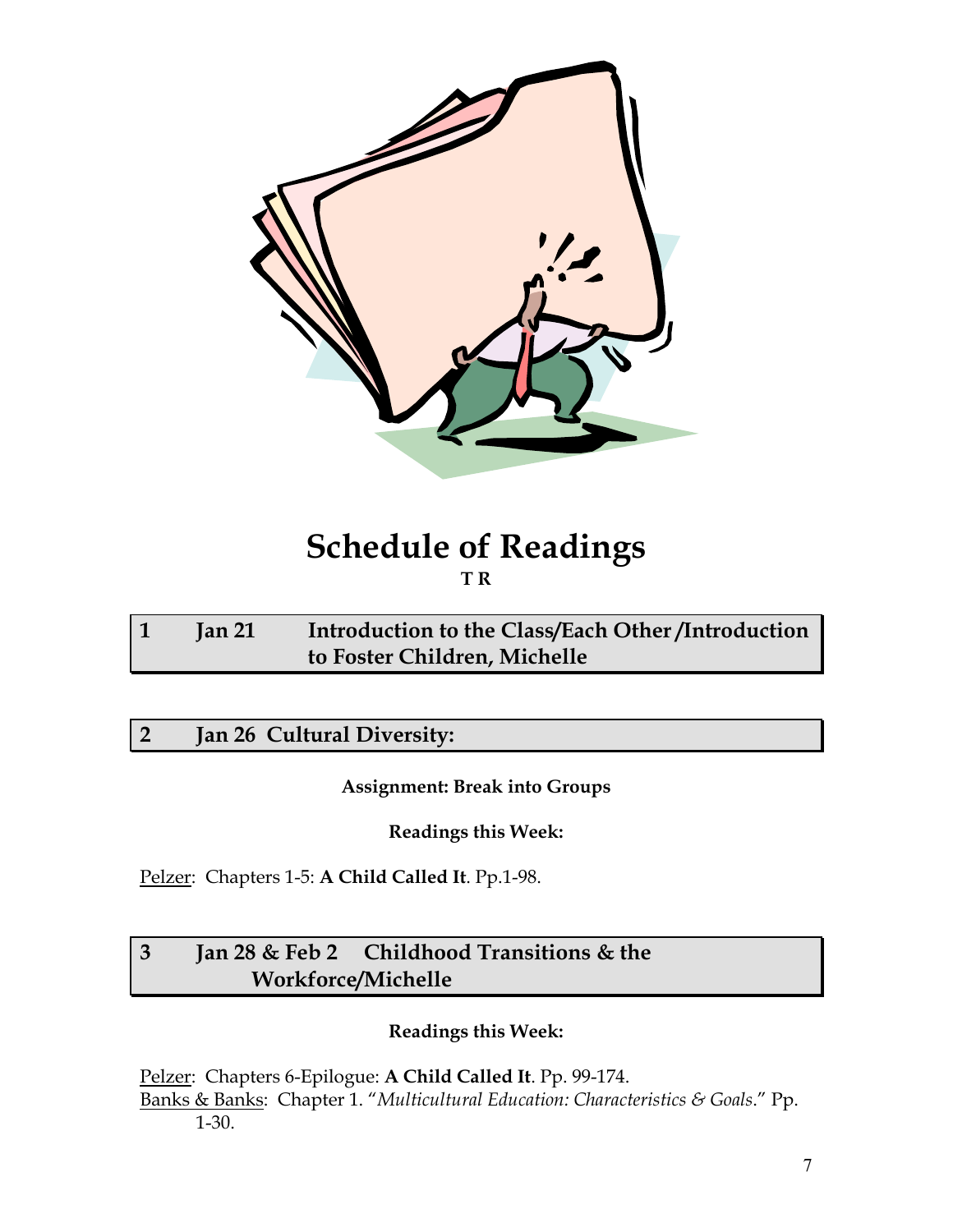### **4 February 4 & 9 Culture: Race & Class/ Michelle**

#### **Readings this Week:**

Banks & Banks: Chapter 2. "*Culture in Society and in Educational Practices.*" Pp. 3155. Banks & Banks: Chapter 3. "*Race, Class, Gender, and Disability in the Classroom*." Pp. 59-79.

# **5 February 11& 16 Socio-Economic Status**

#### **Readings this Week:**

Banks & Banks: Chapter 4. "*Inner Cities, Affluent Suburbs, and Unequal Educational Opportunity.*" Pp. 83-99. Banks & Banks: Chapter 5. "*Religious Diversity and Education*." Pp. 103-131.

*Assignment #1: Persona/Family Background Paper DUE 2/17!*

### **6 February 18& 23 Disabilities/Michelle**

#### **Readings this Week:**

Banks & Banks: Chapter 6. "*Gender Bias: From Colonial America to Today's Classrooms.*" Pp. 125-147.

Banks & Banks: Chapter 7. "*Classrooms for Diversity: Rethinking Curriculum and Pedagogy.*" Pp. 152-171.

#### **7 Feb 25 & Mar 1 Educational Equity**

*Assignment #2: 1st half of journal due March 1 !* 

#### **Readings this Week:**

Banks & Banks: Chapter 8. "*Transforming the Curriculum: Teaching about Women of Color."* Pp. 174-192. Banks & Banks: Chapter 9. "*Educational Equality for Students of Color.*" Pp. 197-221. Villanseñor: Forward; Chapters 1 & 2 (Pp. 1-43).

8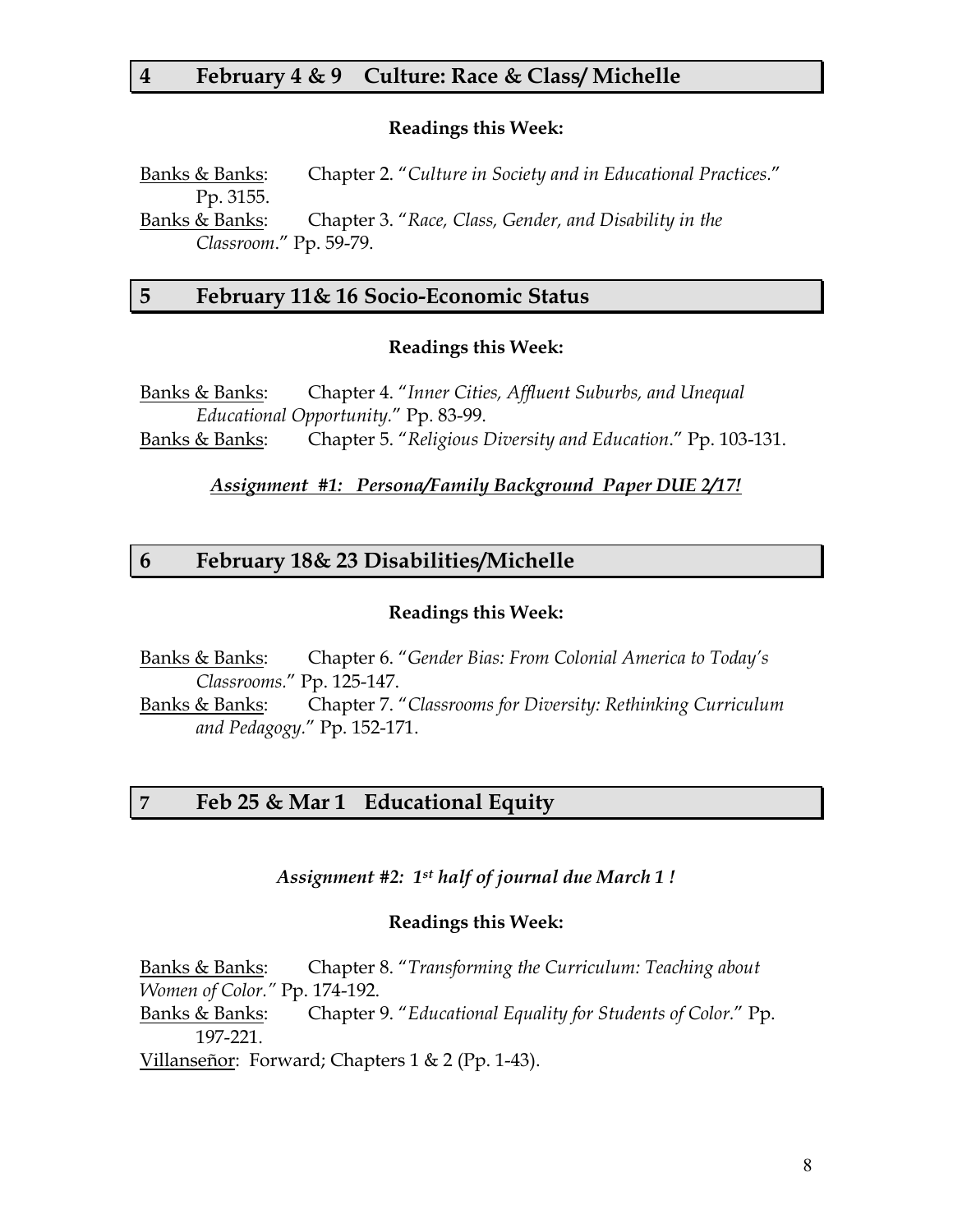# **Class Presentations**

#### **Readings this Week:**

Banks & Banks: Chapter 10. "*Approaches to Multicultural Curriculum Reform.*" Pp. 225-245.

Banks & Banks: Chapter 11. "*The Colorblind Perspective in School: Causes & Consequences.*" Pp. 247-263.

Villanseñor: Chapters 3-6 (pp. 44-82).

## **9 March 10 & 15 Language Diversity**

**Readings this Week:** 

Banks & Banks: Chapter 12. "*Language Diversity and Education*." Pp. 268-289. Banks & Banks: Chapter 13. "*Educational Equality for Students With Disabilities*." Pp. 295-321. Villanseñor: Chapters 7-10 (pp. 158).

## **10 March 17 & 22 Ed Support for Youth in Transition-Michelle**

### **Readings this Week:**

Banks & Banks: Chapter 14. "*School Inclusion and Multicultural Issues in Special Education*." Pp. 327-347. Banks & Banks: Chapter 15. "*Teaching Gifted Students in a Multicultural* 

*Society.*" Pp. 353-371.

Villanseñor: Chapters 11-14 (pp. 159-235).

### **11 March 24 & 29 Families and Schools**

### **Readings this Week:**

Banks & Banks: Chapter 16. "*School Reform and Student Learning: A Multicultural Perspective.*" Pp. 381-397.

Banks & Banks: Chapter 17. *Families and Teachers Working Together for School Improvement."* Pp. 402-419.

Villanseñor: Chapters 15-18 (pp. 236-394).

**12 Spring Break**